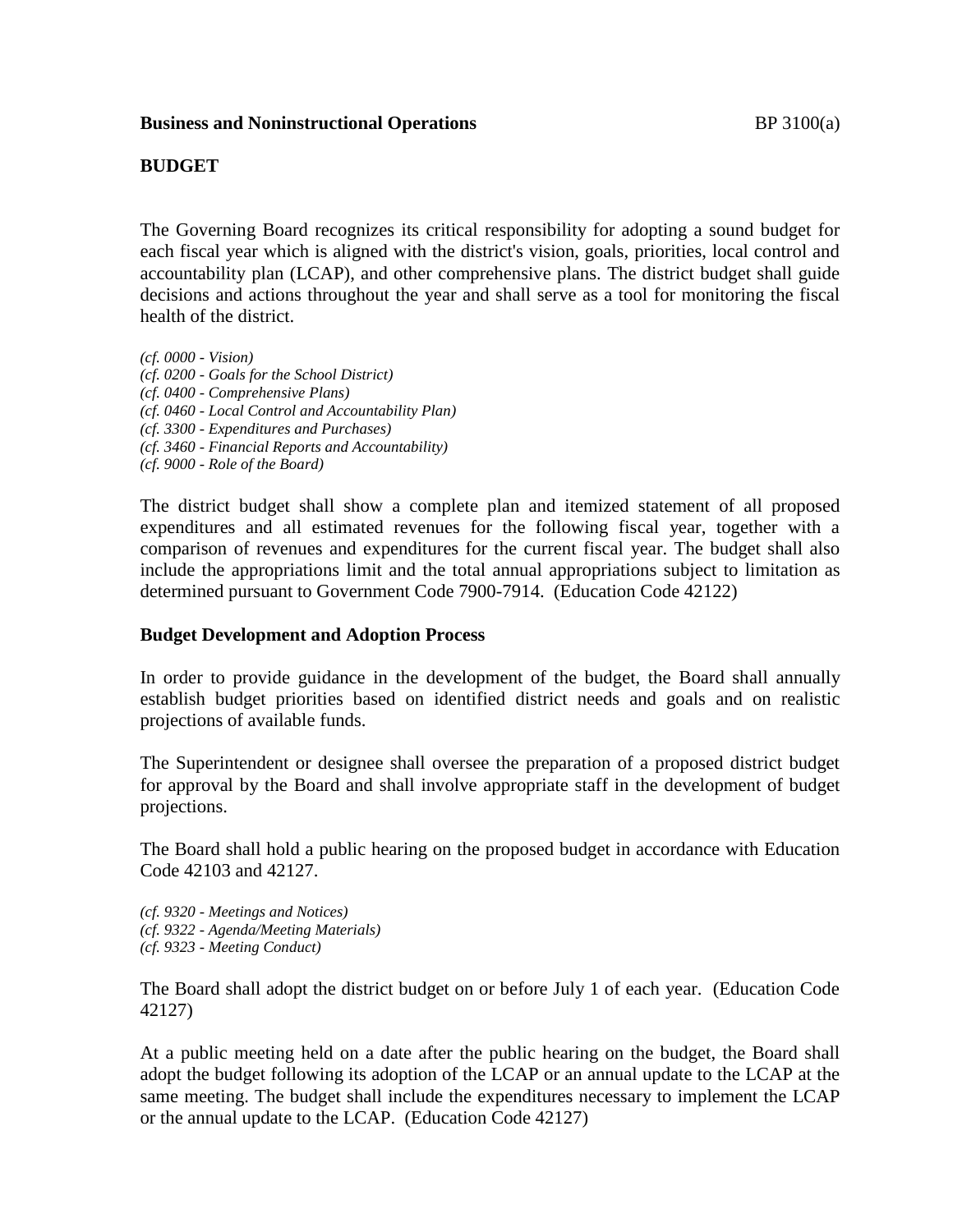The budget that is formally adopted by the Board shall adhere to the state's Standardized Account Code Structure as prescribed by the Superintendent of Public Instruction. (Education Code 42126, 42127)

The Superintendent or designee may supplement this format with additional information as necessary to effectively communicate the budget to the Board, staff, and public.

No later than five days after the Board adopts the district budget or by July 1, whichever occurs first, the Board shall file with the County Superintendent of Schools the adopted district budget and supporting data. The budget and supporting data shall be maintained and made available for public review. (Education Code 42127)

*(cf. 1340 - Access to District Records)*

If the County Superintendent disapproves or conditionally approves the district's budget, the Board shall review and respond to his/her recommendations at a public meeting on or before October 8. The response shall include any revisions to the adopted budget and any other proposed actions to be taken as a result of those recommendations. (Education Code 42127)

## **Budget Advisory Committee**

The Superintendent or designee may appoint a budget advisory committee composed of staff, Board representatives, and/or members of the community.

The committee shall submit recommendations during the budget development process and its duties shall be assigned each year based on district needs. All recommendations of the committee shall be advisory only and shall not be binding on the Board.

*(cf. 1220 - Citizen Advisory Committees) (cf. 2230 - Representative and Deliberative Groups) (cf. 3350 - Travel Expenses) (cf. 9130 - Board Committees) (cf. 9140 - Board Representatives)*

## **Budget Criteria and Standards**

The Superintendent or designee shall develop a district budget in accordance with state criteria and standards specified in 5 CCR 15440-15450 as they relate to projections of average daily attendance (ADA), enrollment, ratio of ADA to enrollment, local control funding formula revenue, salaries and benefits, other revenues and expenditures, facilities maintenance, deficit spending, unrestricted general fund balance, and reserves. In addition, he/she shall provide the supplemental information specified in 5 CCR 15451 which addresses the methodology and budget assumptions used, contingent liabilities, use of one-time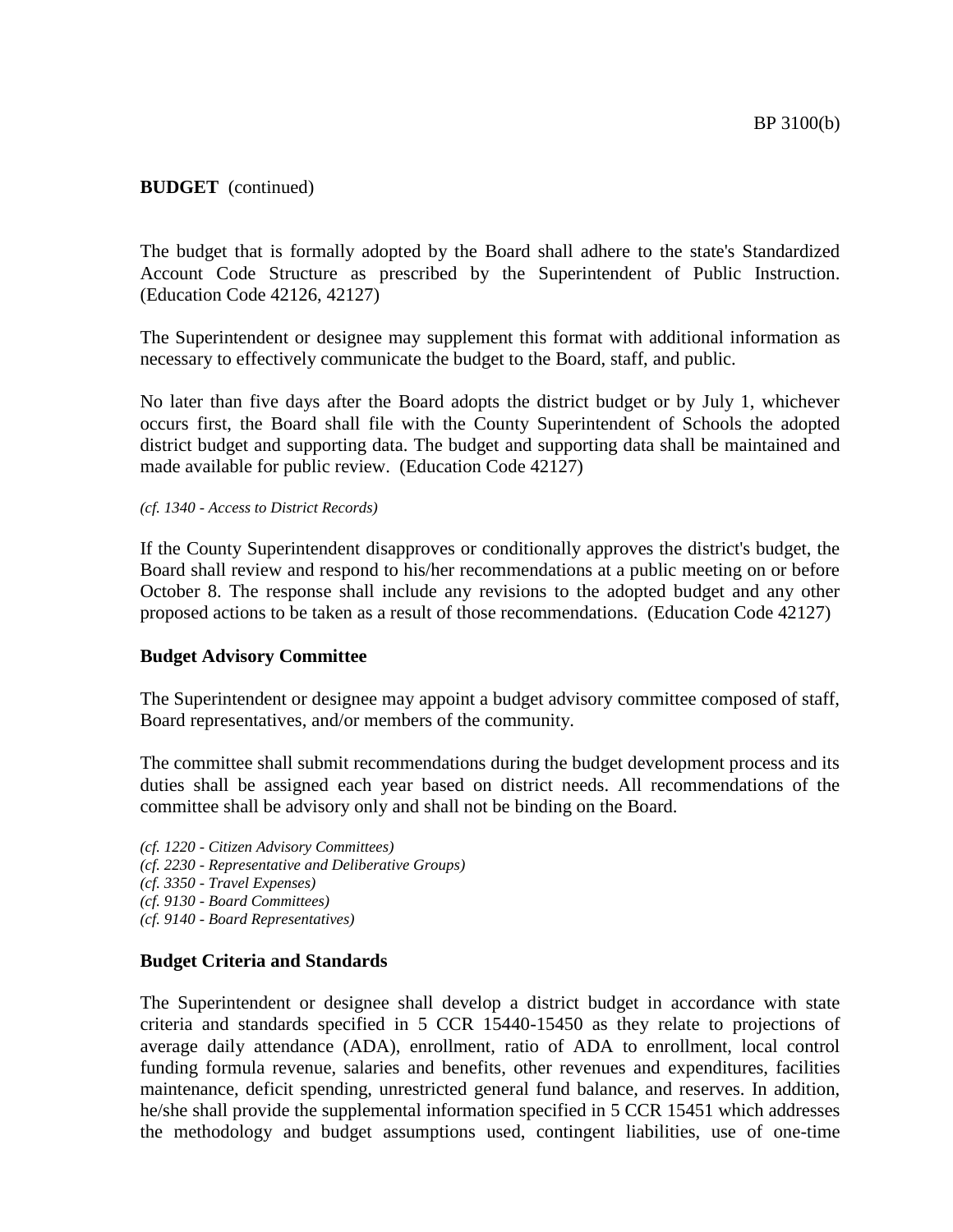revenues for ongoing expenditures, use of ongoing revenues for one-time expenditures, contingent revenues, contributions, long-term commitments, unfunded liabilities, status of collective bargaining agreements, the LCAP, and LCAP expenditures. (Education Code 33128, 33128.3, 33129, 42127.01; 5 CCR 15440-15451)

The district budget shall provide for increasing or improving services for unduplicated students at least in proportion to the increase in funds apportioned on the basis of the number and concentration of unduplicated students. *Unduplicated students* are students who are eligible for free or reduced-price meals, English learners, and/or foster youth. (Education Code 42238.07; 5 CCR 15496)

*(cf. 3553 - Free and Reduced Price Meals) (cf. 6173.1 - Education for Foster Youth) (cf. 6174 - Education for English Language Learners)*

The Board may establish other budget assumptions or parameters which may take into consideration the stability of funding sources, legal requirements and constraints on the use of funds, anticipated increases and/or decreases in the cost of services and supplies, program requirements, and any other factors necessary to ensure that the budget is a realistic plan for district revenues and expenditures.

*(cf. 2210 - Administrative Discretion Regarding Board Policy) (cf. 3110 - Transfer of Funds)*

## **Fund Balance**

The district shall classify fund balances in compliance with Governmental Accounting Standards Board (GASB) Statement 54, as follows:

- 1. *Nonspendable fund balance* includes amounts that are not expected to be converted to cash, such as resources that are not in a spendable form (e.g., inventories and prepaids) or that are legally or contractually required to be maintained intact.
- 2. *Restricted fund balance* includes amounts constrained to specific purposes by their providers or by law.
- 3. *Committed fund balance* includes amounts constrained to specific purposes by the Board.

For this purpose, all commitments of funds shall be approved by a majority vote of the Board. The constraints shall be imposed no later than the end of the reporting period (June 30), although the actual amounts may be determined subsequent to that date but prior to the issuance of the financial statements.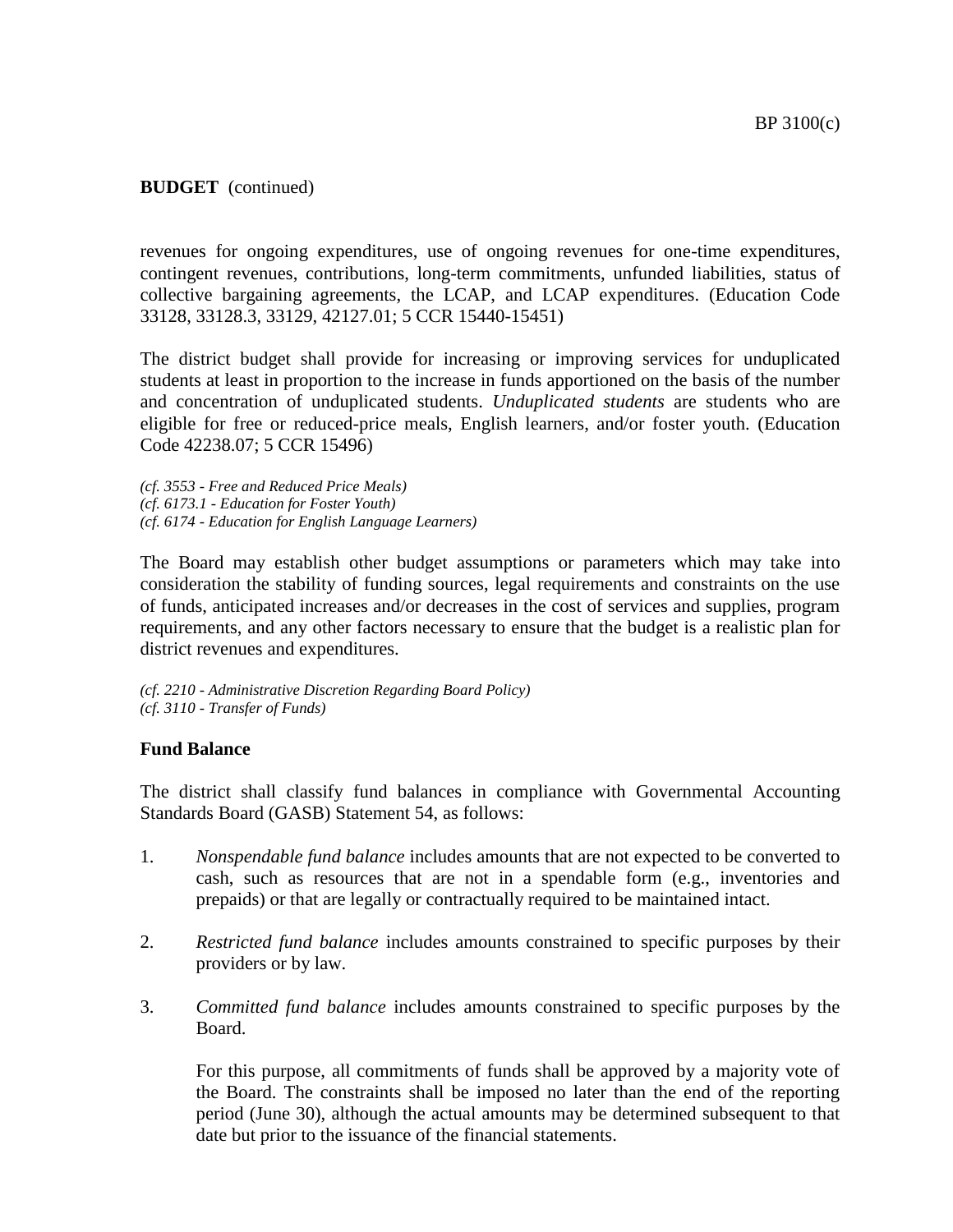4. *Assigned fund balance* includes amounts which are intended for a specific purpose but do not meet the criteria to be classified as restricted or committed.

The Board delegates authority to assign funds to the assigned fund balance to the Superintendent and authorizes the assignment of such funds to be made any time prior to the issuance of the financial statements. The Superintendent may further delegate the authority to assign funds at his/her discretion.

5. *Unassigned fund balance* includes amounts that are available for any purpose.

When multiple types of funds are available for an expenditure, the district shall first utilize funds from the restricted fund balance as appropriate, then from the committed fund balance, then from the assigned fund balance, and lastly from the unassigned fund balance.

The Board intends to maintain a minimum assigned and unassigned fund balance in an amount the Board deems sufficient to maintain fiscal solvency and stability and to protect the district against unforeseen circumstances.

If the assigned and unassigned fund balance falls below the level set by the Board due to an emergency situation, unexpected expenditures, or revenue shortfalls, the Board shall develop a plan to recover the fund balance which may include dedicating new unrestricted revenues, reducing expenditures, and/or increasing revenues or pursuing other funding sources.

### **Long-Term Financial Obligations**

The district's current-year budget and multiyear projections shall include adequate provisions for addressing the district's long-term financial obligations, including, but not limited to, long-term obligations resulting from collective bargaining agreements, financing of facilities projects, unfunded or future liability for retiree benefits, and accrued workers' compensation claims.

*(cf. 4141/4241 - Collective Bargaining Agreement) (cf. 4154/4254/4354 - Health and Welfare Benefits) (cf. 7210 - Facilities Financing) (cf. 9250 - Remuneration, Reimbursement and Other Benefits)*

The Board may approve a plan for meeting the district's long-term obligations to fund nonpension, other postemployment benefits (OPEBs). This plan shall include a specific funding strategy and the method that will be used to finance the district's annual fiscal obligations for such benefits in a manner that continually reduces the deficit to the district to the extent possible. The Board reserves the authority to review and amend the funding strategy as necessary to ensure that it continues to serve the best interests of the district and maintains flexibility to adjust for changing budgetary considerations.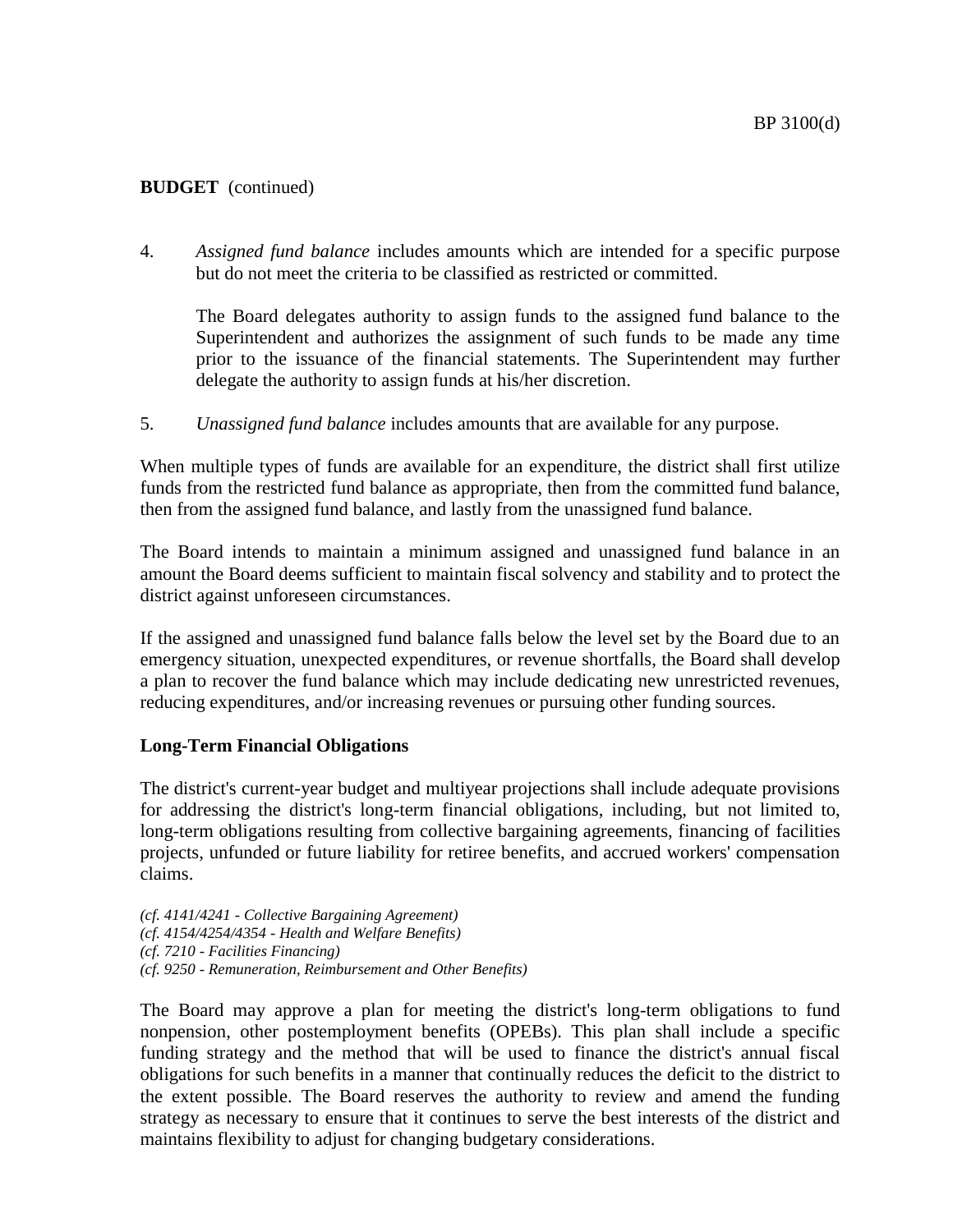When the Superintendent or designee presents a report to the Board on the estimated accrued but unfunded cost of OPEBs, the Board may disclose, as a separate agenda item at the same meeting, whether or not it will reserve a sufficient amount of money in its budget to fund the present value of the benefits of existing retirees and/or the future cost of employees who are eligible for benefits in the current fiscal year. (Education Code 42140)

## **Budget Amendments**

No later than 45 days after the Governor signs the annual Budget Act, the Superintendent or designee shall make available for public review any revisions in budgeted revenues and expenditures which occur as a result of the funding made available by that Budget Act. (Education Code 42127)

Whenever revenues and expenditures change significantly throughout the year, the Superintendent or designee shall recommend budget amendments to ensure accurate projections of the district's net ending balance. When final figures for the prior-year budget are available, this information shall be used as soon as possible to update the current-year budget's beginning balance and projected revenues and expenditures.

In addition, budget amendments shall be submitted for Board approval as necessary when collective bargaining agreements are accepted, district income declines, increased revenues or unanticipated savings are made available to the district, program proposals are significantly different from those approved during budget adoption, interfund transfers are needed to meet actual program expenditures, and/or other significant changes occur that impact budget projections.

*Legal Reference: (see next page)*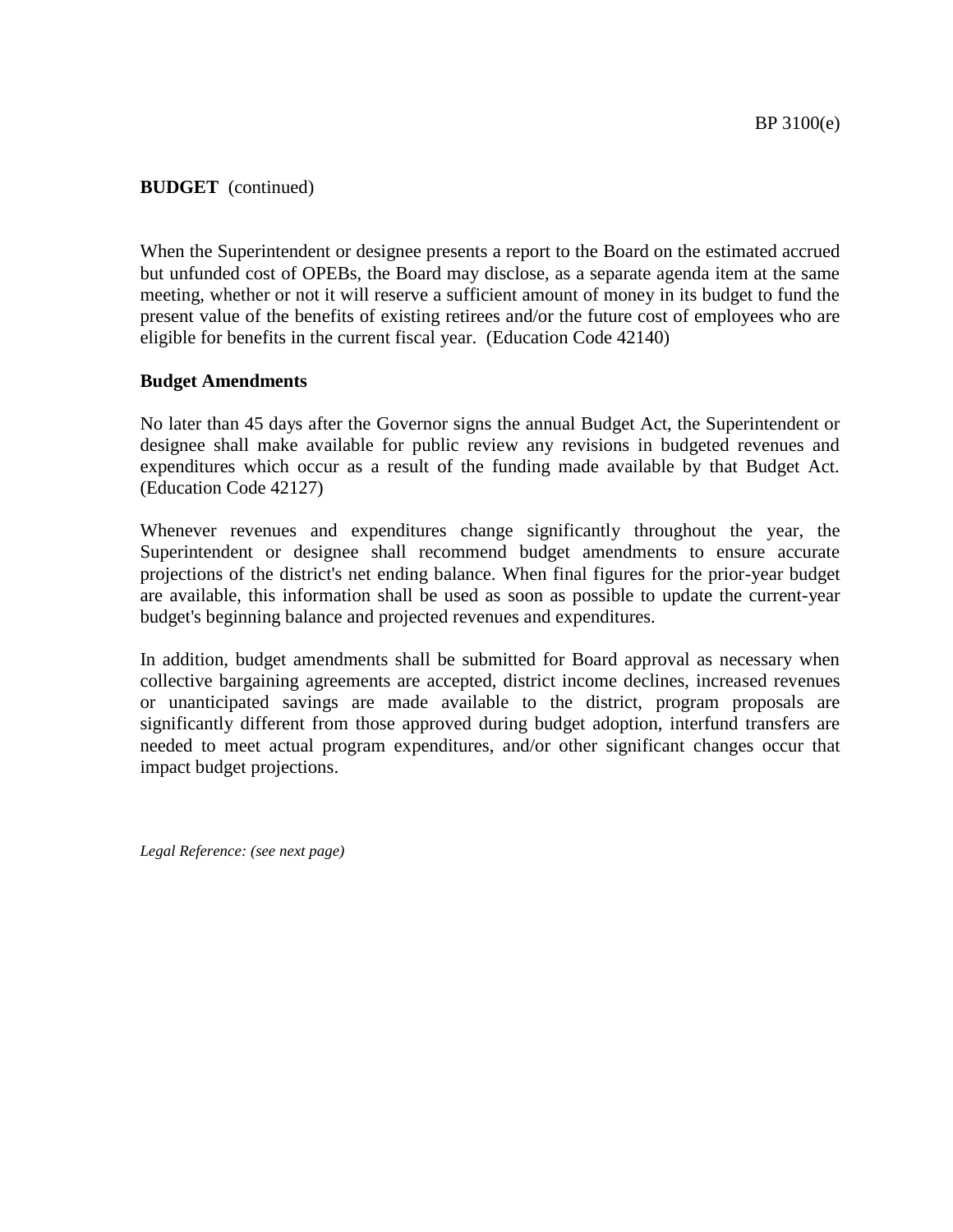#### *Legal Reference:*

*EDUCATION CODE 1240 Duties of county superintendent of schools 33127-33131 Standards and criteria for local budgets and expenditures 42103 Public hearing on proposed budget; requirements for content of proposed budget 42122-42129 Budget requirements 42130-42134 Financial certifications 42140-42141 Disclosure of fiscal obligations 42238-42251 Apportionments to districts, especially: 42238.01-42238.07 Local control funding formula 42602 Use of unbudgeted funds 42610 Appropriation of excess funds and limitation thereon 45253 Annual budget of personnel commission 45254 First year budget of personnel commission 52060-52077 Local control and accountability plan GOVERNMENT CODE 7900-7914 Appropriations limit CODE OF REGULATIONS, TITLE 5 15060 Standardized account code structure 15440-15451 Criteria and standards for school district budgets 15494-15496 Local control funding formula, expenditures*

#### *Management Resources:*

*CALIFORNIA DEPARTMENT OF EDUCATION PUBLICATIONS California School Accounting Manual New Requirements for Reporting Fund Balance in Governmental Funds, January 7, 2011 FISCAL CRISIS AND MANAGEMENT ASSISTANCE TEAM PUBLICATIONS Fiscal Oversight Guide for AB 1200, AB 2756 and Subsequent Related Legislation, September 2006 GOVERNMENT FINANCE OFFICERS ASSOCIATION Best Practice: Appropriate Level of Unrestricted Fund Balance in the General Fund, 2009 GOVERNMENTAL ACCOUNTING STANDARDS BOARD STATEMENTS Statement 75, Accounting and Financial Reporting by Employers for Post-employment Benefits Other Than Pensions, June 2015 Statement 54, Fund Balance Reporting and Governmental Fund Type Definitions, March 2009 Statement 34, Basic Financial Statements and Management's Discussion and Analysis - For State and Local Governments, June 1999 WEB SITES CSBA: http://www.csba.org Association of California School Administrators: http://www.acsa.org California Department of Education, Finance and Grants: http://www.cde.ca.gov/fg California Department of Finance: http://www.dof.ca.gov Fiscal Crisis and Management Assistance Team: http://www.fcmat.org Government Finance Officers Association: http://www.gfoa.org Governmental Accounting Standards Board: http://www.gasb.org School Services of California, Inc.: http://www.sscal.com*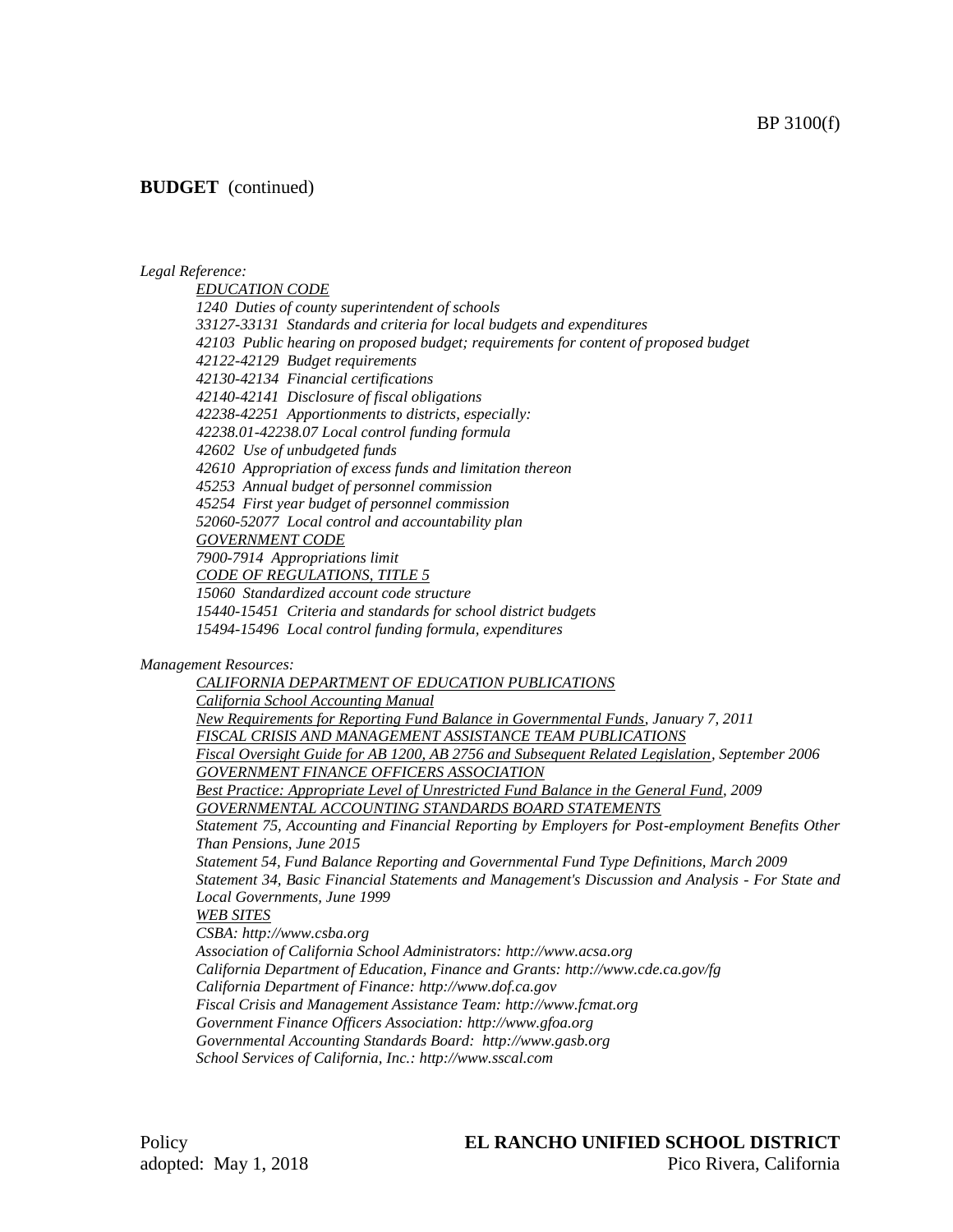## **Business and Noninstructional Operations AR 3100(a)**

## **BUDGET**

## **Budget Advisory Committee**

Membership of the district's budget advisory committee may include representatives of each of the following groups:

1. Governing Board members, provided that less than a majority of the Board serves on the committee

*(cf. 9140 - Board Representatives)*

- 2. District and school site administrators
- 3. Representatives of bargaining units
- 4. Certificated and/or classified staff
- 5. Parents/guardians
- 6. Representatives of the business community and/or other community members
- 7. Students

*(cf. 1220 - Citizen Advisory Committees) (cf. 2230 - Representative and Deliberative Groups) (cf. 9130 - Board Committees)*

The committee's duties may include, but not necessarily be limited to:

- 1. Making recommendations regarding budget priorities
- 2. Recommending cost reduction strategies, such as identifying services that may be reduced, made more efficient, or discontinued
- 3. Reviewing the clarity and effectiveness of budget documents and communications
- 4. Presenting progress reports on the committee's work and a final report of recommendations to the Superintendent or designee and to the Board

The specific duties of the committee shall be clearly defined and presented to each member in writing, along with any background information necessary for the successful completion of the committee's charges, the timelines for reporting the committee's progress, and timelines for completion of each task.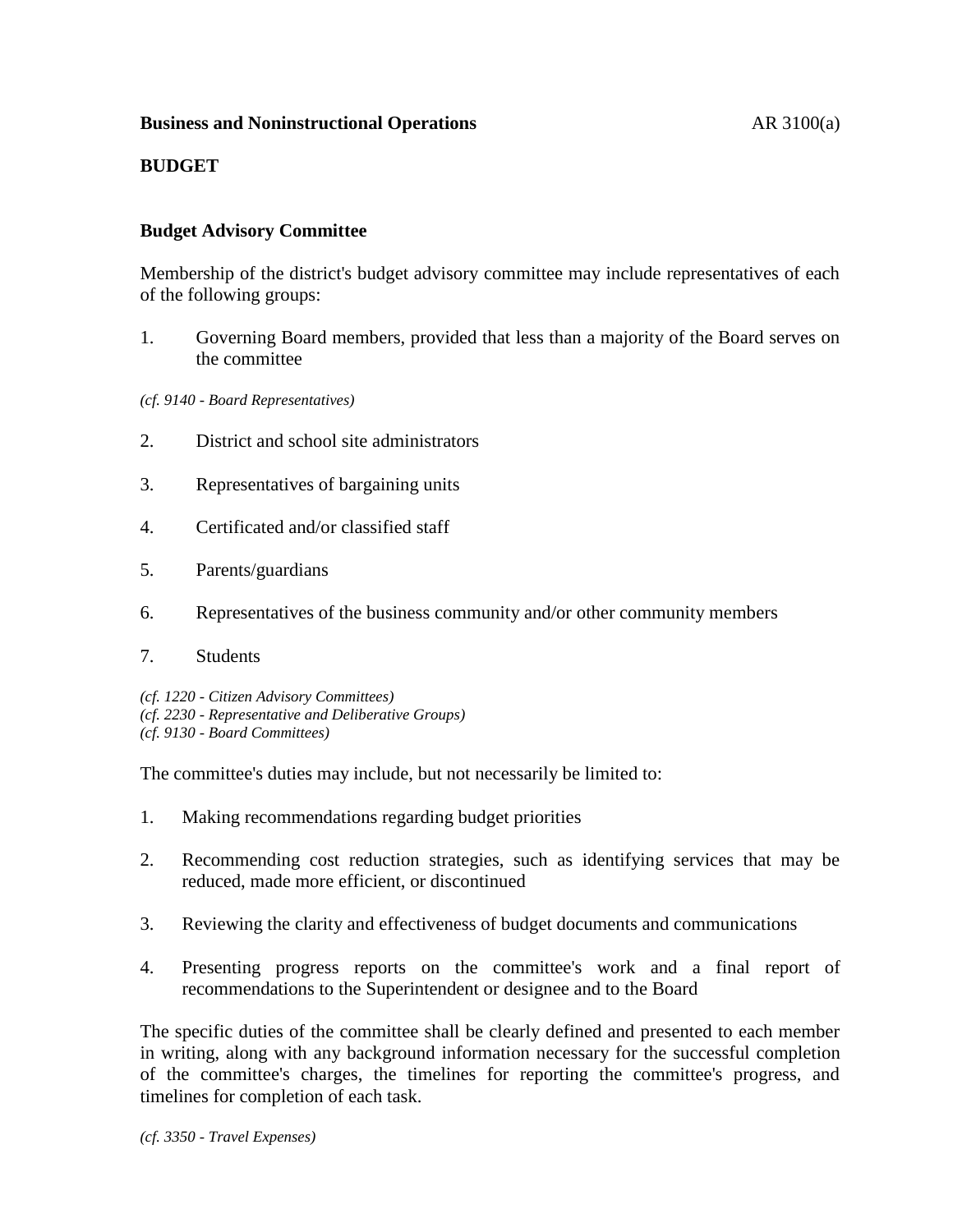## **Public Hearing**

The agenda for the public hearing on the district budget shall be posted at least 72 hours before the hearing and shall indicate the location where the budget may be inspected. The proposed budget shall be available for public inspection at least three working days before this hearing. (Education Code 42103, 42127, 52062)

*(cf. 0460 - Local Control and Accountability Plan) (cf. 9320 - Meetings and Notices) (cf. 9322 - Agenda/Meeting Materials)*

The Superintendent or designee shall notify the County Superintendent of Schools of the location, dates, and times at which the proposed budget may be inspected, as well as the location, date, and time of the public hearing, in sufficient time for the County Superintendent to publish such information in a newspaper of general circulation at least 10 days but not more than 45 days before the hearing as required by Education Code 42103.

Whenever the proposed district budget includes a combined assigned and unassigned ending fund balance that exceeds the minimum recommended reserve for economic uncertainties adopted by the State Board of Education, the district shall provide, for each fiscal year included in the budget, the following information for public review and discussion at the public hearing: (Education Code 42127; 5 CCR 15450)

- 1. The minimum recommended reserve for economic uncertainties
- 2. The combined assigned and unassigned ending fund balances that are in excess of the minimum recommended reserve
- 3. A statement of reasons substantiating the need for the combined assigned and unassigned ending balances that are in excess of the minimum recommended reserve

During the hearing, any district resident may speak to the proposed budget or to any item in the budget. The hearing may conclude when all residents who have requested to be heard have had the opportunity to speak. (Education Code 42103)

*(cf. 9323 - Meeting Conduct)*

### **Budget Review Committee for Disapproved Budgets**

If the district's budget is disapproved by the County Superintendent for any reason other than his/her disapproval of the district's local control and accountability plan (LCAP) or annual update to the LCAP, the budget shall be reviewed by a budget review committee, unless the Board and County Superintendent agree to waive the requirement and the California Department of Education accepts the waiver. (Education Code 42127)